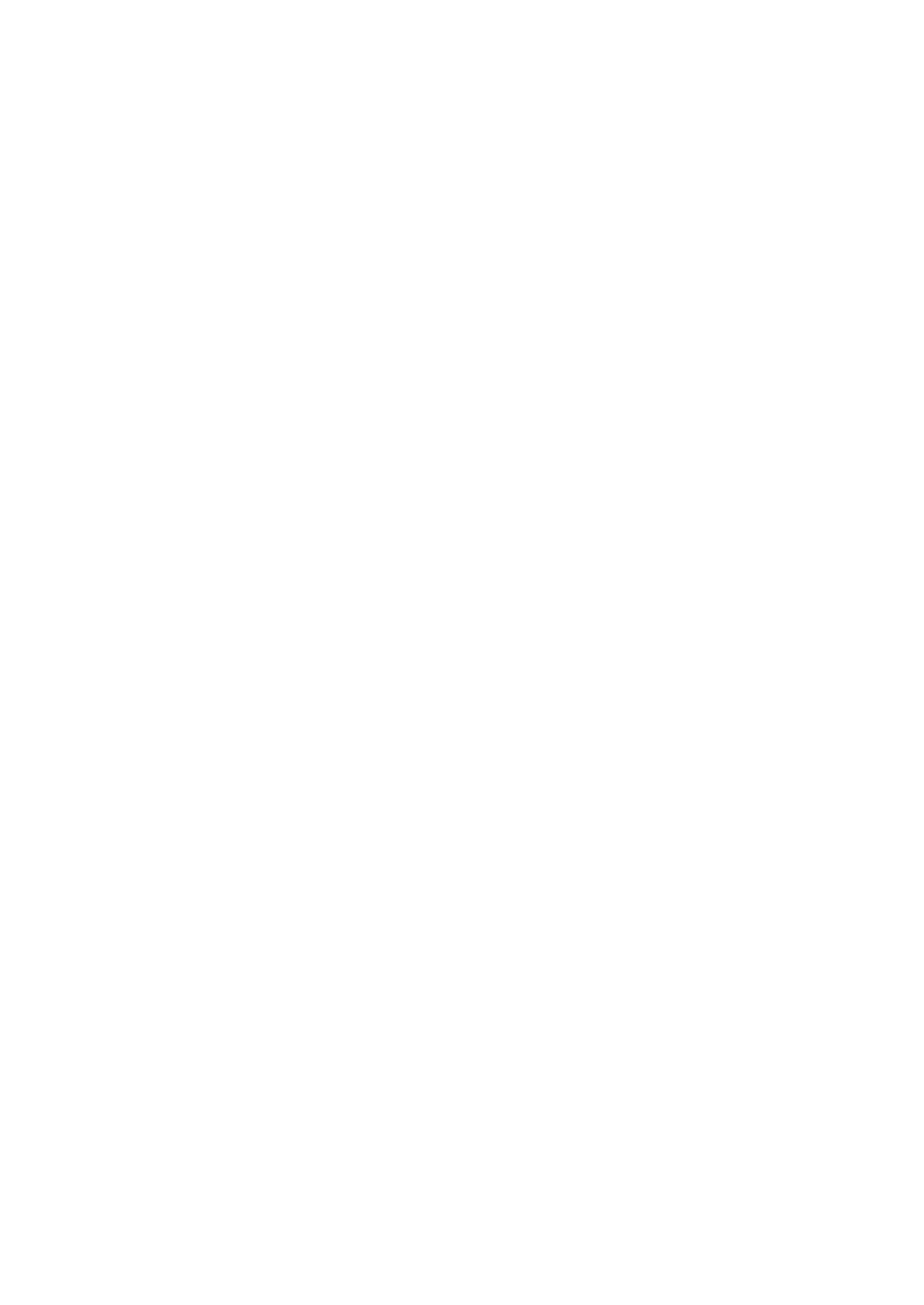

**PLEASE READ THE QUICK START GUIDE AND FOLLOW THE STEPS CAREFULLY. THIS QUICK START GUIDE WILL HELP YOU INSTALL THE DEVICE PROPERLY AND AVOID IMPROPER USAGE. IF YOU NEED MORE INFORMATION ON THIS SOFTWARE CONFIGURATION, PLEASE REFER TO THE ONLINE USER MANUAL.**

#### **Package Contents**

- BEC MX-210NP 4G/LTE Router \* 1
- ✓ This Quick Start Guide \* 1
- ✓ RJ-45 Ethernet Cable \* 1
- ✓ 4G/LTE Antenna \* 2
- ✓ DC Power Adapter \* 1



NOTE: ALL IMAGES SHOWN ARE FOR ILLUSTRATION PURPOSE ONLY. PACKAGE CONTENTS MAY DIFFER FROM ACTUAL PRODUCTS.

- ⚫ **Do not use the router in high humidity or at high temperature.**
- ⚫ **Do not use the same power source for the router as other equipment.**
- ⚫ **Do not open or repair the case yourself. If the router is too hot, turn off the power immediately and have it repaired at a qualified service center.** ⚫ **Avoid using this product and all accessories outdoors.**

**Warning**

- - ⚫ **Place the router on a stable surface.**
	- ⚫ **Only use the power adapter that comes with the package. Using a different voltage rating power adapter may damage the router.**

**Attention**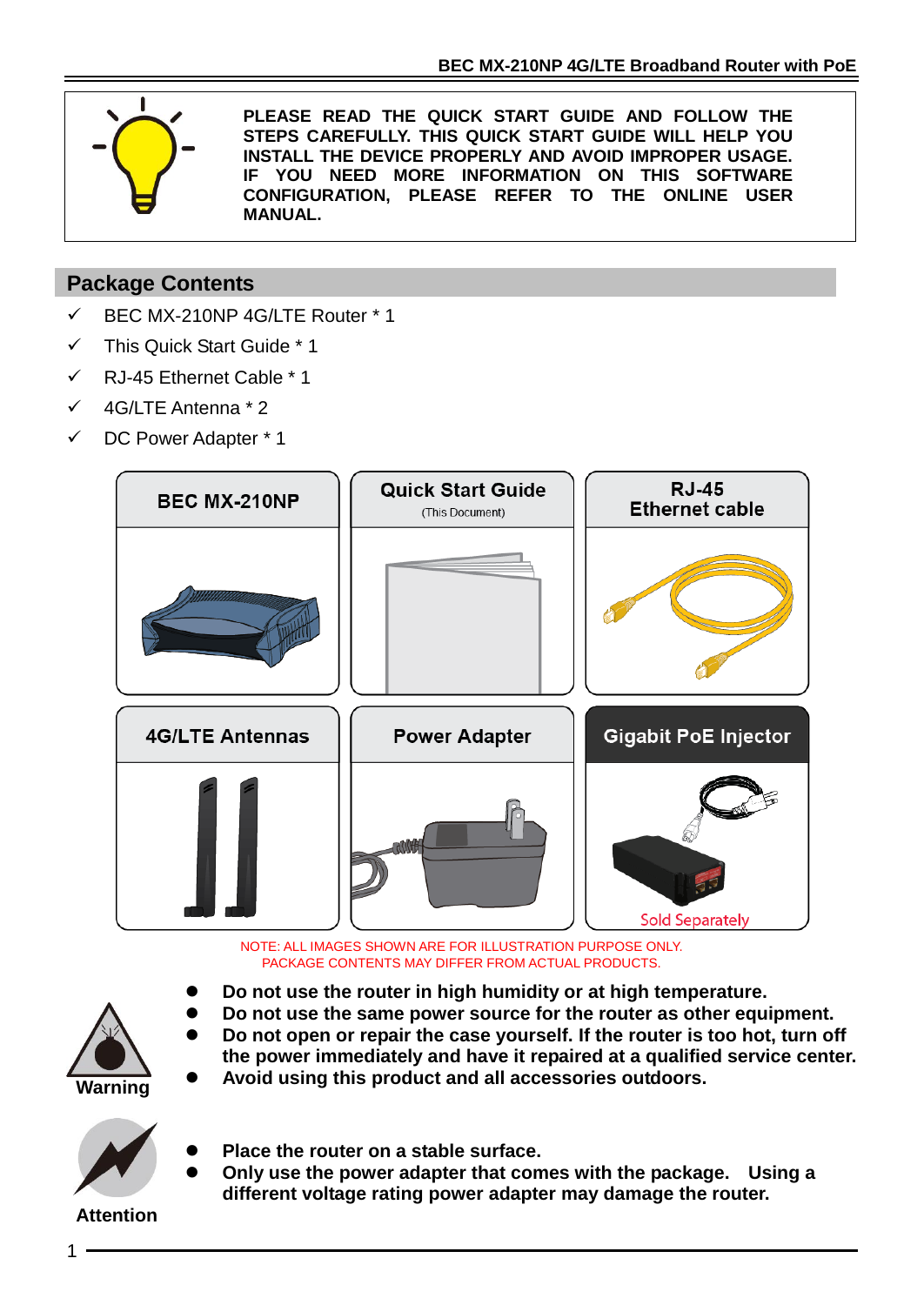# **Front Panel LEDs**



⊈

 $\widehat{\mathbb{R}}$ 

 $\mathbb{Z}^{\prime}$  $\bigoplus$ 

| <b>LED</b>                                                      | <b>STATUS</b>                 | <b>DESCRIPTION</b>                                                |  |  |
|-----------------------------------------------------------------|-------------------------------|-------------------------------------------------------------------|--|--|
| (1)                                                             | Green                         | System is up and ready                                            |  |  |
| Power                                                           | Red                           | Boot failure                                                      |  |  |
| <b>Ethernet Port</b>                                            | Green                         | Transmission speed is at Gigabit speed (1000Mbps)                 |  |  |
| <b>LAN 1 - 2</b>                                                | Orange                        | Transmission speed is at 10/100Mbps                               |  |  |
|                                                                 | <b>Blinking</b>               | Data being transmitted/received                                   |  |  |
|                                                                 | Green                         | Wireless connection established                                   |  |  |
| <b>Wireless</b>                                                 | Green<br>blinking             | Data being transmitted / received                                 |  |  |
|                                                                 | Orange                        | WPS configuration is in progress                                  |  |  |
|                                                                 | Green                         | RSSI greater than -69 dBm. Excellent signal condition             |  |  |
| ((Q))                                                           | Green<br>Flashing<br>quickly  | RSSI from -81 to -69 dBm. Good signal condition                   |  |  |
| <b>LTE</b><br>(Received Signal<br><b>Strength</b><br>Indicator) | Orange<br>Flashing<br>quickly | RSSI from -99 to -81 dBm. Fair signal condition.                  |  |  |
|                                                                 | Orange<br>Flashing<br>slowly  | RSSI less than -99 dBm. Poor signal condition.                    |  |  |
|                                                                 | Orange                        | No signal and the cellular module is in service                   |  |  |
|                                                                 | Off                           | No LTE module or LTE module fails                                 |  |  |
|                                                                 | Green &<br>Orange             | MX-210NP is either in debug mode or in upgrading firmware process |  |  |
|                                                                 | Green                         | IP address has received; traffic is passing thru the device.      |  |  |
| <b>Internet</b>                                                 | Red                           | IP address request has failed.                                    |  |  |
|                                                                 | Off                           | MX-210NP is either in bridged mode or WAN connection not ready.   |  |  |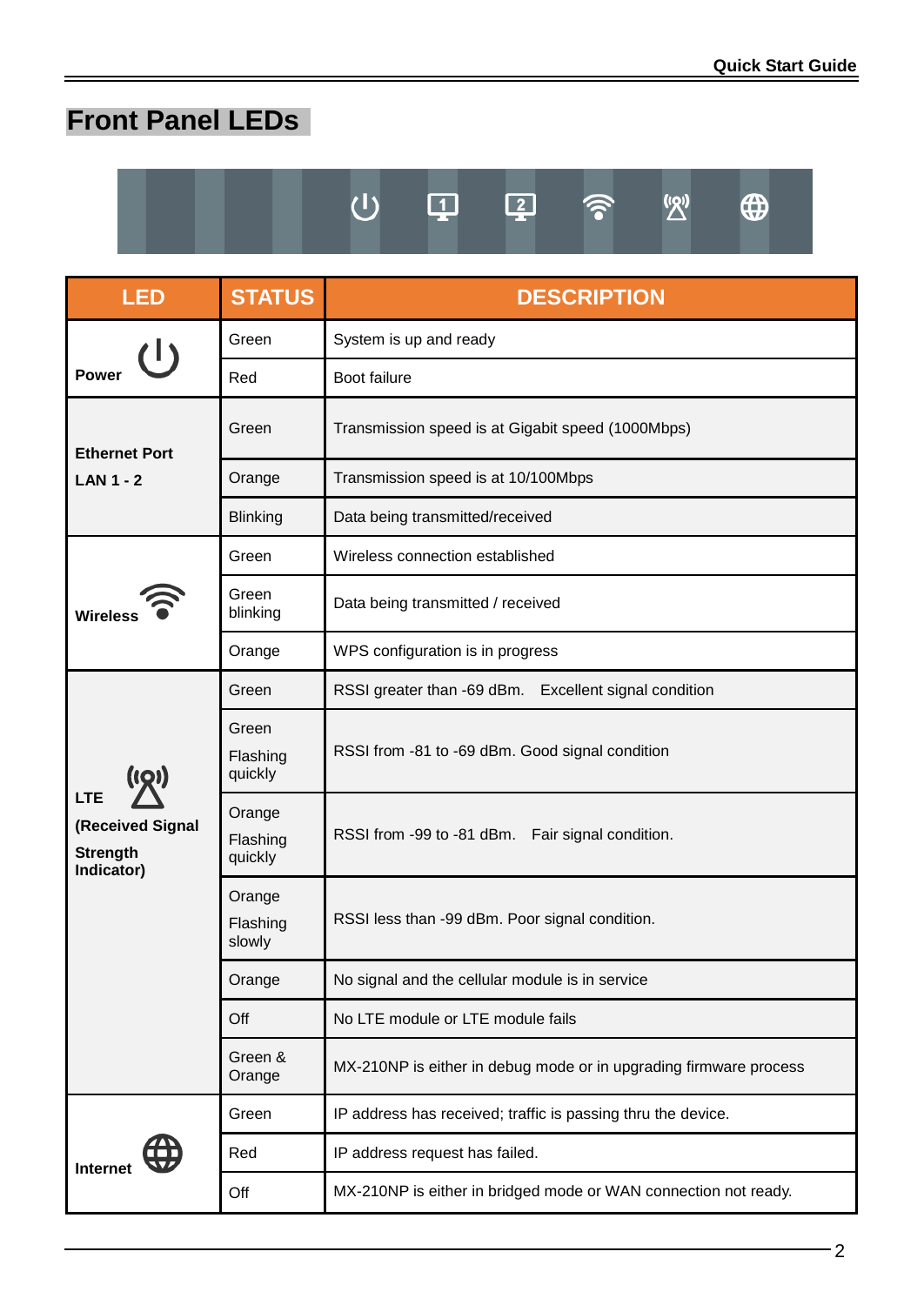# **Rear Panel Connectors**



|                | <b>INTERFACE</b>                                  | <b>MEANING</b>                                                                                                                                                                                 |  |  |
|----------------|---------------------------------------------------|------------------------------------------------------------------------------------------------------------------------------------------------------------------------------------------------|--|--|
| 1              | 4G/LTE Antenna<br><b>Connectors</b><br>(Main/Aux) | SMA female connectors.<br>Manually screw the cellular antennas tight to the female connectors.<br>Connect to Main if decide to use one antenna instead of two.                                 |  |  |
| 2              | <b>Power Source</b>                               | Power ON/OFF switch<br>(1) with Power Switch ON: power up by the supplied DC power adapter<br>(2) with Power Switch OFF: power up by the PoE battery unit                                      |  |  |
| $\overline{3}$ | <b>Power Jack</b><br>(DC IN)                      | Connect the supplied Power Adapter to this jack.                                                                                                                                               |  |  |
| 4              | Rest                                              | After the device is powered on, press it 6 seconds or above: to restore to factory<br>default settings (this is used when you cannot login to the router, e.g. forgot your<br>password)        |  |  |
| 5              | <b>Gigabit Ethernet</b><br>(LAN 1 / PoE)          | Ethernet LAN: Connected to a Gigabit (1000Mbps) Ethernet device<br><b>Ethernet PoE:</b> Connect with an 802.3at Gb PoE injector to provide power to the<br><b>MX-210NP</b>                     |  |  |
| 6              | <b>Gigabit Ethernet</b><br>(LAN 2 / EWAN)         | Ethernet LAN: Connected to a Gigabit (1000Mbps) Ethernet device<br>Ethernet WAN: Software configurable in the GUI. Connected with a broadband<br>connection device                             |  |  |
| $\overline{7}$ | <b>GPS Antenna</b><br><b>Connectors</b>           | SMA female connectors.<br>Manually screw the GPS antenna tight to the female connector.                                                                                                        |  |  |
| 8              | <b>SIM Card Slot</b>                              | Insert the mini SIM card (2FF) with the gold contact facing down.<br>Push the mini SIM card (2FF) inwards to eject it<br>* Power off the MX-210NP before inserting or removing the SIM card(s) |  |  |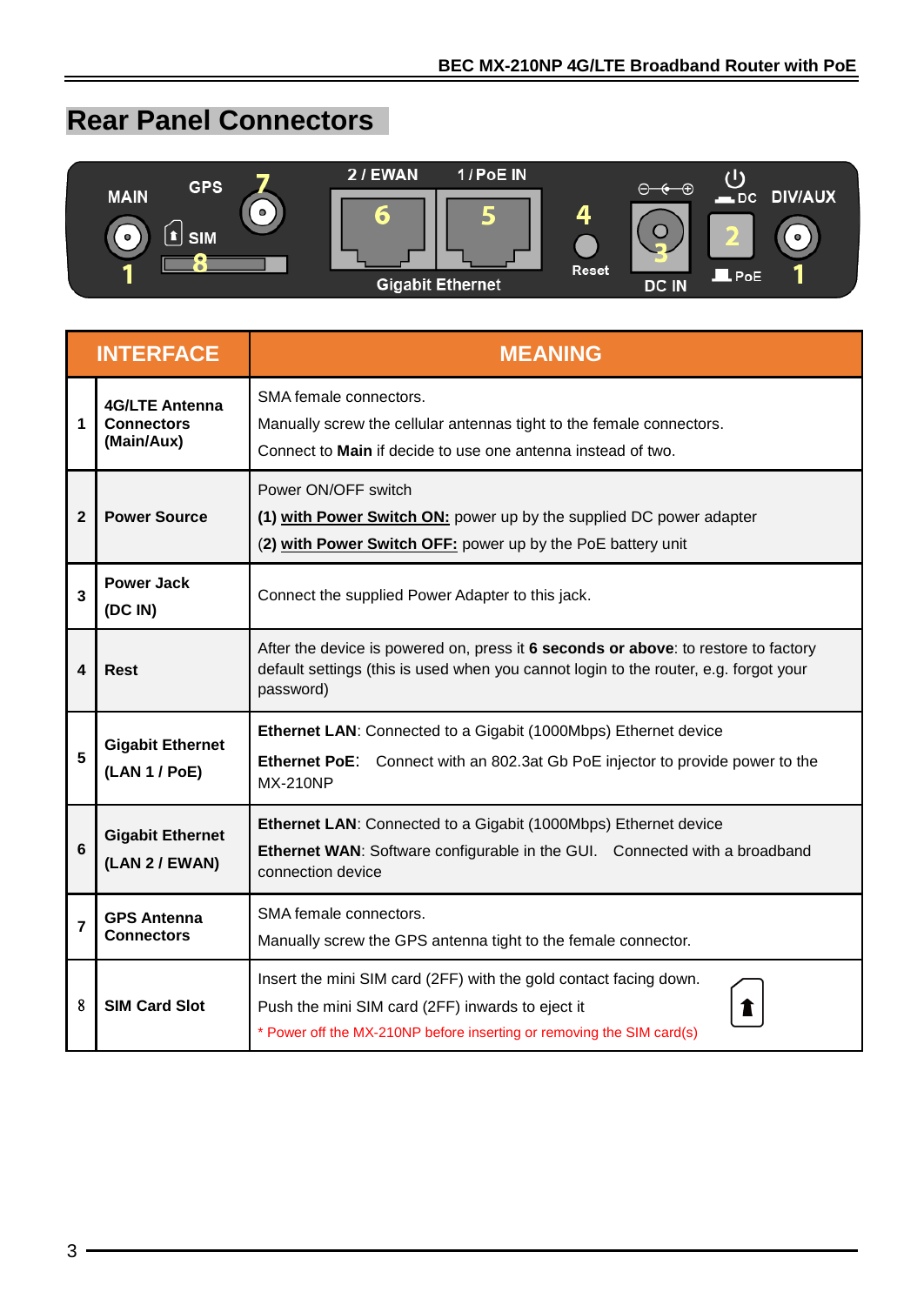# **Hardware Connection**

I. WAN: 4G/LTE **|** Power Source: DC Power (ON) **|** LAN: Ethernet Devices



II. WAN: 4G/LTE **|** Power Source: PoE Injector (OFF). LAN1: Connect with the PoE injector **|** LAN2: Ethernet Device (notebook, switch, etc.)



III. WAN: Ethernet WAN (LAN2) **|** Power Source: DC Power Adapter (ON). LAN1: Ethernet Device (notebook, switch, etc.) **|** LAN2: Wireline Modem

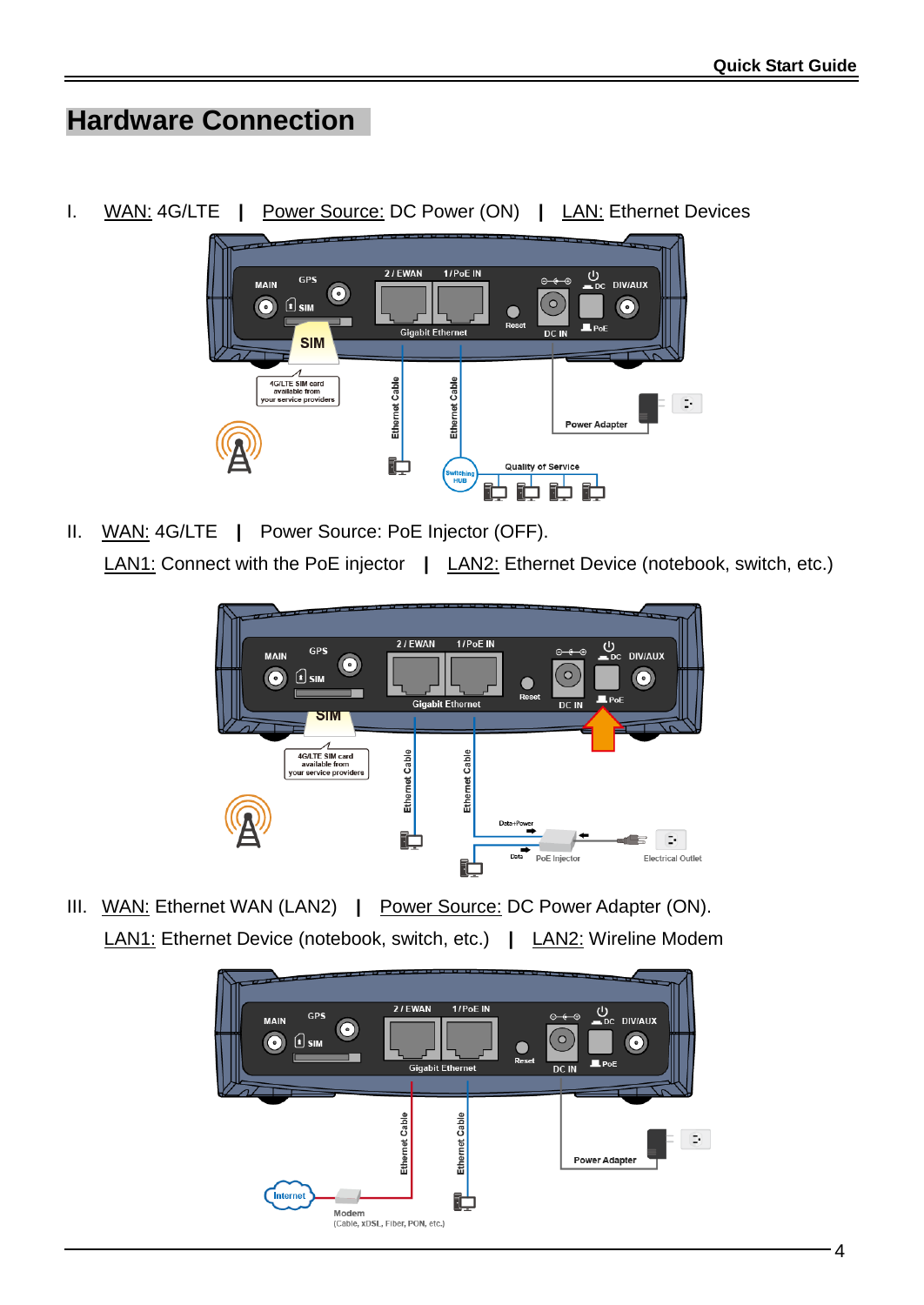### **Hardware Installation**

#### **1. Power Connection**

Select power source from using a (1) DC power adapter or (2) PoE Injector

#### **1.1 Using the Supplied DC Power Adapter**

Plug in the supplied power adapter to the wall jack, the other side to the MX-210N then power it **ON** the by pressing the Power On/Off button.



#### **1.2 Using a PoE Injector**

Power **OFF** the power source button then plug an Ethernet cable (RJ-45) to the

**LAN 1/PoE IN** port and the other end of the cable directly to the **Data+Power** of the PoE injector.

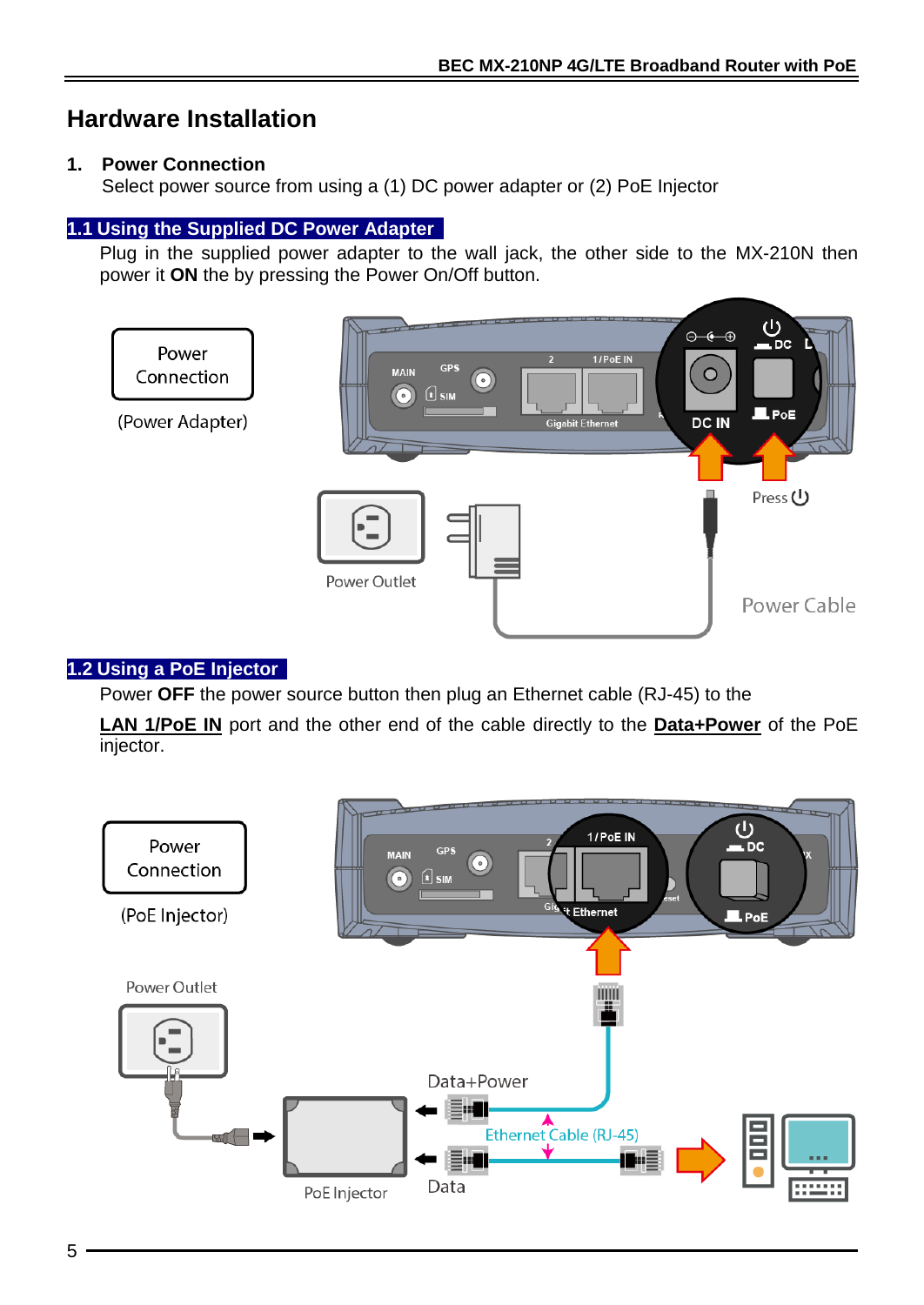#### **2. LAN Connection**

Plug the RJ-45 Ethernet cable to one of the Ethernet ports, and the other side to the PC's Ethernet interface.



#### **3. WAN Link Interface and Connection**

BEC MX-210NP supports failover and failback on multiple WAN interfaces, 4G/LTE and EWAN. **<Please refer to User Manual for detailed Internet setup>**

#### **3.1 Mobile 4G/LTE Connection**

**card.**

Slide the SIM card into the card slot of the device with the gold contact facing down. Make sure that the SIM card has been slid into the bottom of the slot with a click. When removing the SIM card, press the SIM card again it will be ejected from the card slot.



**WARNING: Please power off the device before inserting or removing the SIM**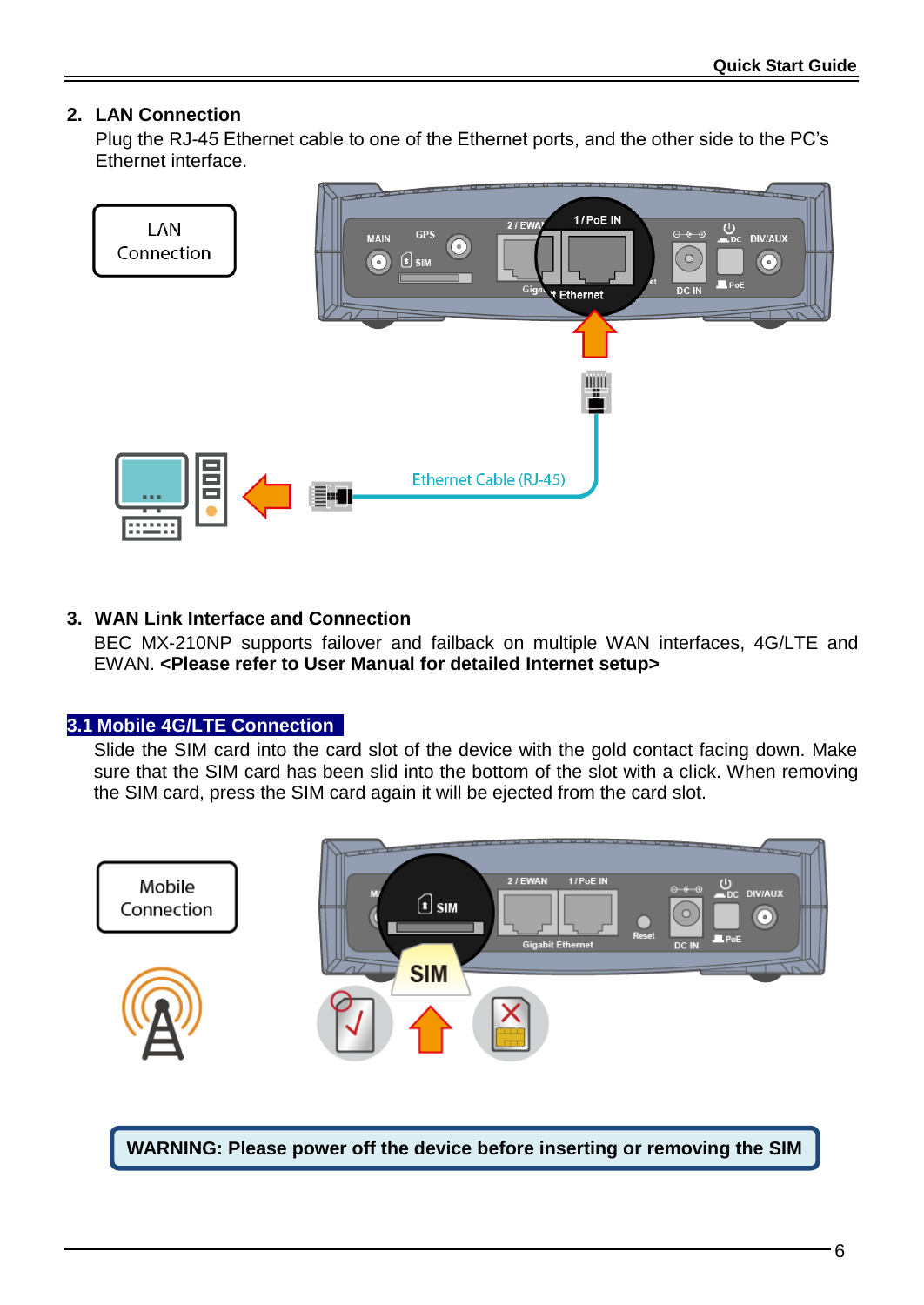#### **3.2 Ethernet WAN Connection**

Connect RJ-45 Ethernet cable to the **EWAN port**, and connect the other side to another alternative broadband device, such as Cable Modem, VDSL, Fiber Modem or PON optic lines.

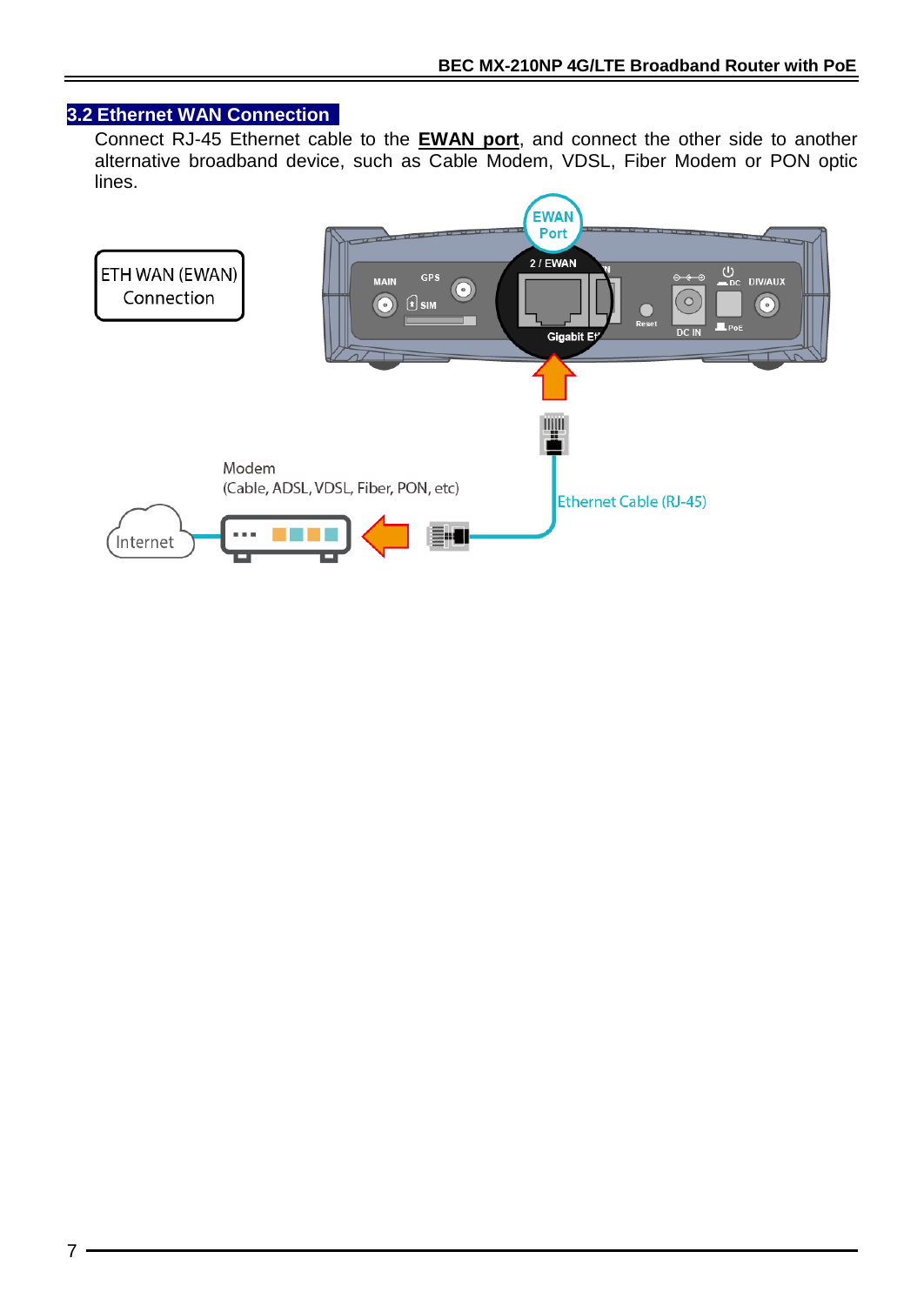### **Connecting to the Router**

The default IP of modem is **192.168.1.254** with subnet 255.255.255.0. Make sure the attached PC to this router is in the same subnet and has an IP address in the range between 192.168.1.1  $\sim$  192.168.1.253.

Open a web browser and type **http://192.168.1.254** in the URL address bar.

| <b>URL Address bar: type</b> | /192.168.1.254/<br>æ<br>http:/ |  |
|------------------------------|--------------------------------|--|
| http://192.168.1.254         |                                |  |

The login prompt will appear. Input the default username and password. **\*This username / password may vary by different Internet Service Providers.** 

### **Quick Setup Your Router**

**Wired Broadband Connection - before start configuring the MX-210NP, make sure you have the EWAN connected with your Internet box or fiber line.**

#### **Step 1: Change administration password**

Setup a new password for "admin" account for device management. The default password is "admin". Click Continue to go on to the next step.

**\*The password may vary by different Internet Service Providers.**

| New Password: assign a new,           | ▼Quick Start - Password                                              |  |  |  |
|---------------------------------------|----------------------------------------------------------------------|--|--|--|
| unique password                       | You may change the admin account password by entering in a new passw |  |  |  |
| <b>Confirm Password: re-enter the</b> | New Password                                                         |  |  |  |
| new password again                    | Confirm Password                                                     |  |  |  |
| <b>Next Step: click Next</b>          | <b>Next</b><br><b>Back</b>                                           |  |  |  |
|                                       |                                                                      |  |  |  |

#### **Step 2: Time Zone configuration**

Enable and select your Time Zone then click Continue to go on to the next step.

|                                         | ▼ Quick Start - Time Zone  |                                                                               |
|-----------------------------------------|----------------------------|-------------------------------------------------------------------------------|
| <b>Time Zone: select your time zone</b> |                            | Select the appropriate time zone for your location and click NEXT to continue |
| <b>Next Step: click Next</b>            | <u>Time zone</u>           | "(GMT-06:00) Central Time (US & Canada), Maxico                               |
|                                         | <b>Back</b><br><b>Next</b> |                                                                               |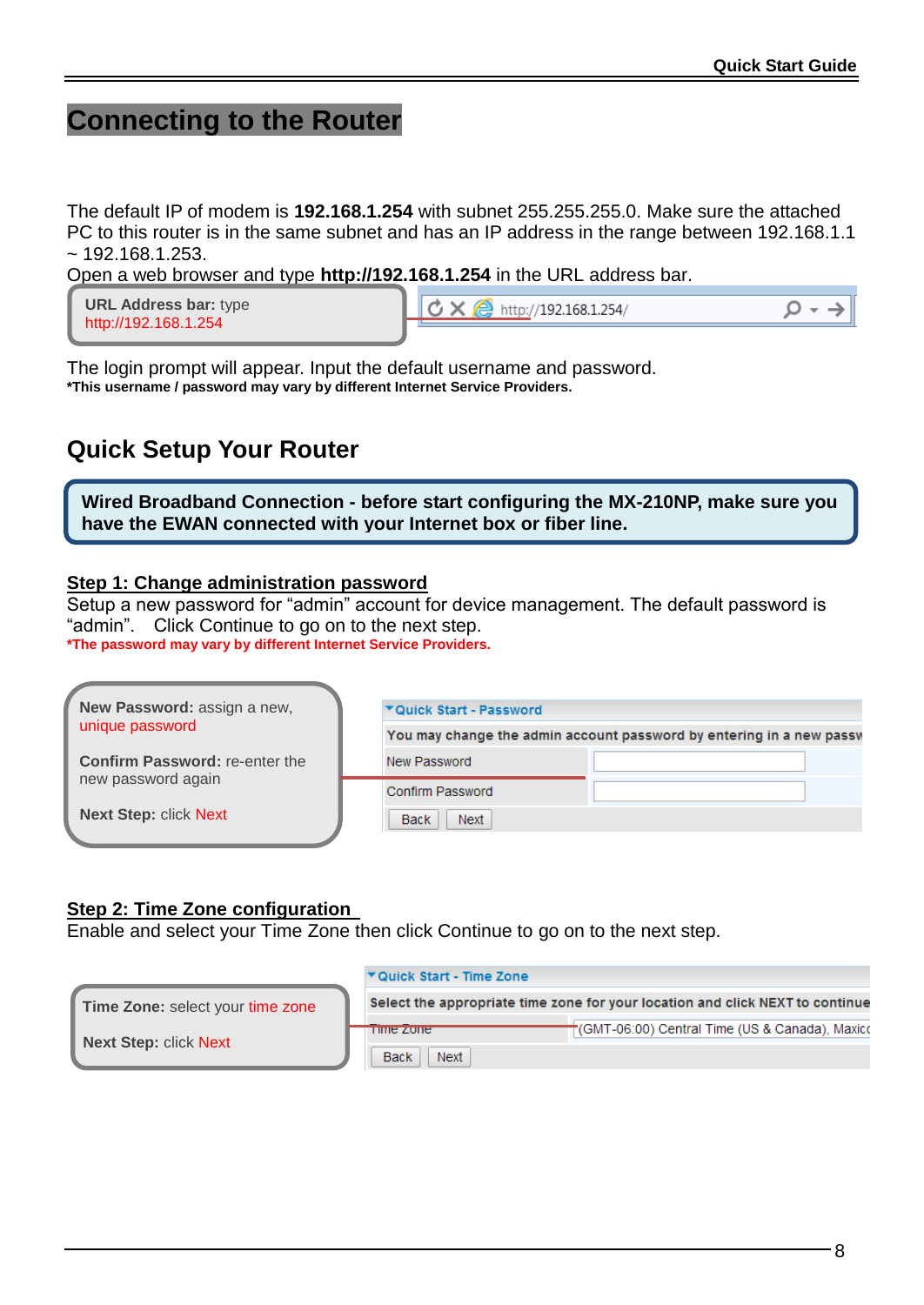#### **Step 3: Setup Wireless Connection**

| <b>Access Point: select Activated</b>                                                                     |                          |                                                                    |
|-----------------------------------------------------------------------------------------------------------|--------------------------|--------------------------------------------------------------------|
| <b>SSID:</b> Assign a unique name                                                                         | ▼ Quick Start - Wireless |                                                                    |
| <b>Channel:</b> pick from 1~11                                                                            |                          | Configure your wireless network, authentication type and click NEX |
|                                                                                                           | <b>Access Point</b>      | $\odot$ Activated $\odot$ Deactivated                              |
| <b>Security Type:</b> select a mode<br>- Disable (No security)                                            | SSID                     | <b>BEC345</b>                                                      |
| - WPA<br>- WPA2 (Most secure one)                                                                         | <b>Broadcast SSID</b>    | $\odot$ Yes $\odot$ No                                             |
| - WPA / WPA2 (auto detect WPA mode with wireless                                                          | Channel                  | UNITED STATES<br>11<br>$\bullet$                                   |
| clients)<br>- WEP (Less secure one)                                                                       | Security Type            | Mixed WPA2/WPA-PSK ▼                                               |
|                                                                                                           | <b>WPA Algorithms</b>    | <b>AFS</b><br>▼                                                    |
| <b>Pre-Shared Key:</b> key for wireless authentication<br>- WPA / WAPA2 Share Key: Assign a key between 8 | Pre-Shared Key           | 1234567890                                                         |
| $\sim$ 63 characters.<br>- WEP: select Open System, use default WEP Key 1                                 | Key Renewal Interval     | 600<br>seconds $(10 - 4194303)$                                    |
| then assign 26 Hex codes                                                                                  | Back<br><b>Next</b>      |                                                                    |
| <b>Next Step: click Next</b>                                                                              |                          |                                                                    |
|                                                                                                           |                          |                                                                    |

#### **Step 4: WAN / Internet Connection Setup**

Select the appropriate WAN protocol then fill out the information provided by your ISP in all relevant parameters.

#### Example: WAN Interface in EWAN mode.

|                                                              | ▼ Quick Start - ISP Connection Type                            |                                                       |  |  |
|--------------------------------------------------------------|----------------------------------------------------------------|-------------------------------------------------------|--|--|
| Protocol: select one of them                                 | Select the WAN Interface and Internet Connection Type to conne |                                                       |  |  |
| - Dynamic IP Address (Obtain an IP address<br>automatically) | WAN Interface EWAN                                             |                                                       |  |  |
| - Static IP Address (Manually assign an IP)<br>- $PPPoE$     | Service                                                        | $0 \times$                                            |  |  |
| - Bridge Mode                                                |                                                                | Dynamic IP Address (Select the WAN Interface and      |  |  |
|                                                              | <b>ISP</b>                                                     | Static IP Address (Choose this option to set static I |  |  |
| <b>Net Step: click Continue</b>                              |                                                                | PPPoE (Choose this option if your ISP uses PPPoE      |  |  |
|                                                              |                                                                | Bridge Mode (Choose this option if your ISP uses E    |  |  |
|                                                              | <b>Back</b><br><b>Next</b>                                     |                                                       |  |  |

#### **Step 5: Save Confirmation Settings**

Click "Next" to save and complete the Quick Setup. You should now be able to access to the Internet.

#### **Please see the relevant sections of User Manual for detailed information.**